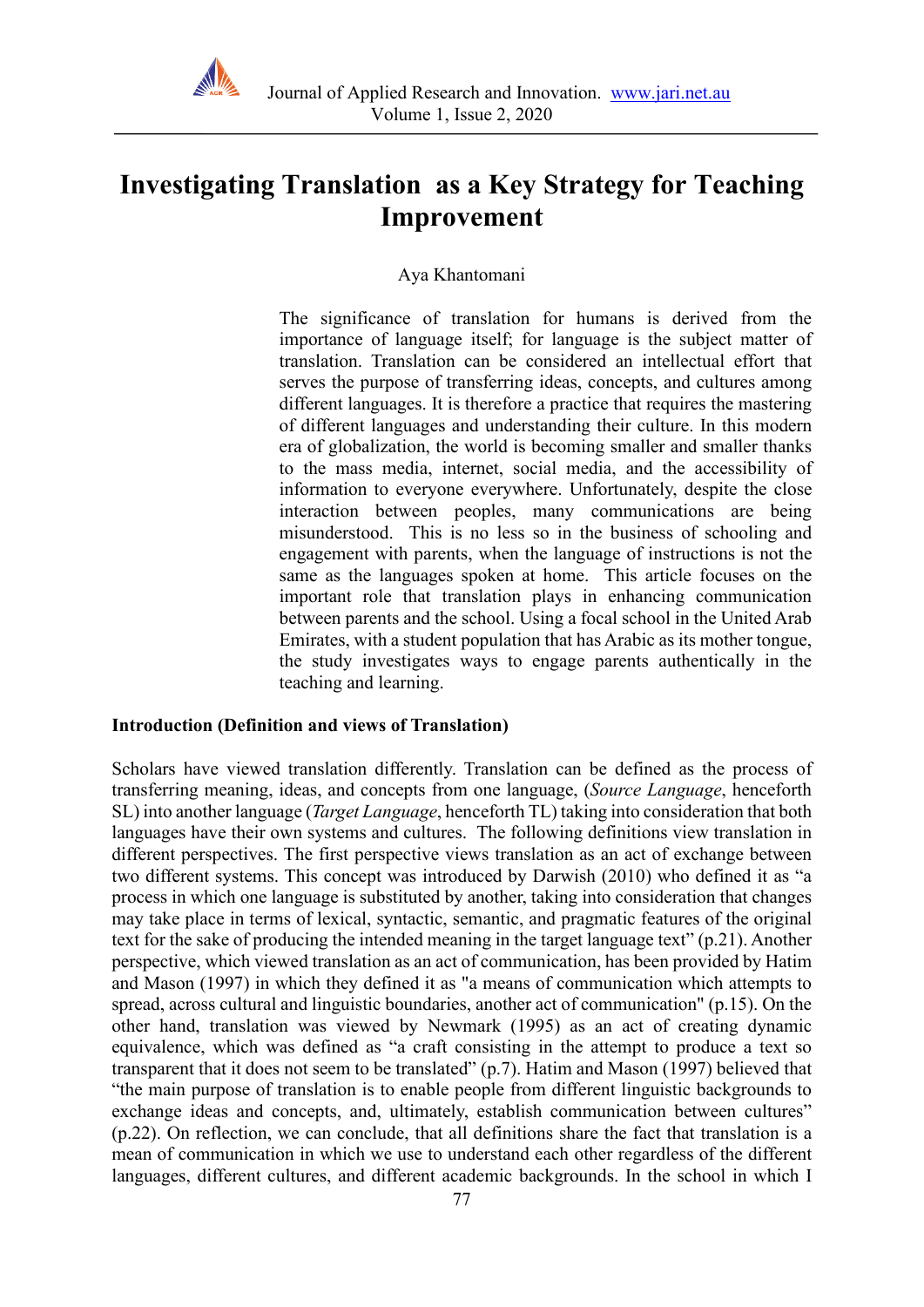

work and which has focused my article, we believe translation involves rendering ideas, thoughts, and concepts, bridging by doing so the gaps between different cultures and enabling people from different linguistic backgrounds to communicate.

## **The Significance of Translation**

The significance of translation for humans is derived from the importance of language itself; for language is the subject matter of translation. Translation can be considered an intellectual effort that serves the purpose of transferring ideas, concepts, and cultures among different languages. It is therefore a practice that requires the mastering of different languages and understanding their culture. In this modern era of globalization, the world is becoming smaller and smaller thanks to the mass media, internet, social media, and the accessibility of information to everyone everywhere. Unfortunately, despite the close interaction between peoples, many are being misunderstood. As mentioned previously, there cannot be full correspondence between languages. Thus, differences between languages create difficulties for the translator, and since each language has its own unique linguistic characteristics, these problems are unavoidable. In her book, *In Other Words,* Mona Baker (2011) believes that equivalence is always relative; since there is no exact equivalence exist between languages. It is generally maintained, that there can be no absolute one to one correspondence between the SL and the TL

Translation can be considered an intellectual effort that serves the purpose of transferring ideas, concepts, and cultures among different languages (Dickens et al, 2002). It is therefore a practice that requires the mastering of different languages and understanding their culture.

## **Methods of Translation Used in Both Written and Oral Translations**

Using one translation method may work for some parts of the text, but not all of it. Thus, the combination of the following methods is for the sake of producing an acceptable, natural, and comprehensible translation. Therefore, the translator/researcher will apply the below mentioned procedures in order to give a precise, natural and comprehensible translation.

The translation method employed in the translations from English into Arabic or vice versa will be a combination of these methods:

- C*ommunicative translation:* This method attempts to provide readers an effect as close as possible to that obtained on the readers of the original language. The translator must produce a translation that is reader friendly. In order for the translator to create such a translation, he/she must try to achieve what Newmark (1995) calls " Dynamic Equivalence". According to Newmark, a dynamic equivalence can be defined as "a craft consisting in the attempt to produce a text so transparent that it does not seem to be translated" (p.7).
- *Using the search engine Google:* In order to search for the frequency of the TL translated words and terms, there are a number of apps and online programs to assist. Most translators use the international corpus of Arabic that includes more that 100 million words, however; the search engine "Google" is used more by all people and is up to date. Therefore, this technique will allow and help the translator to choose the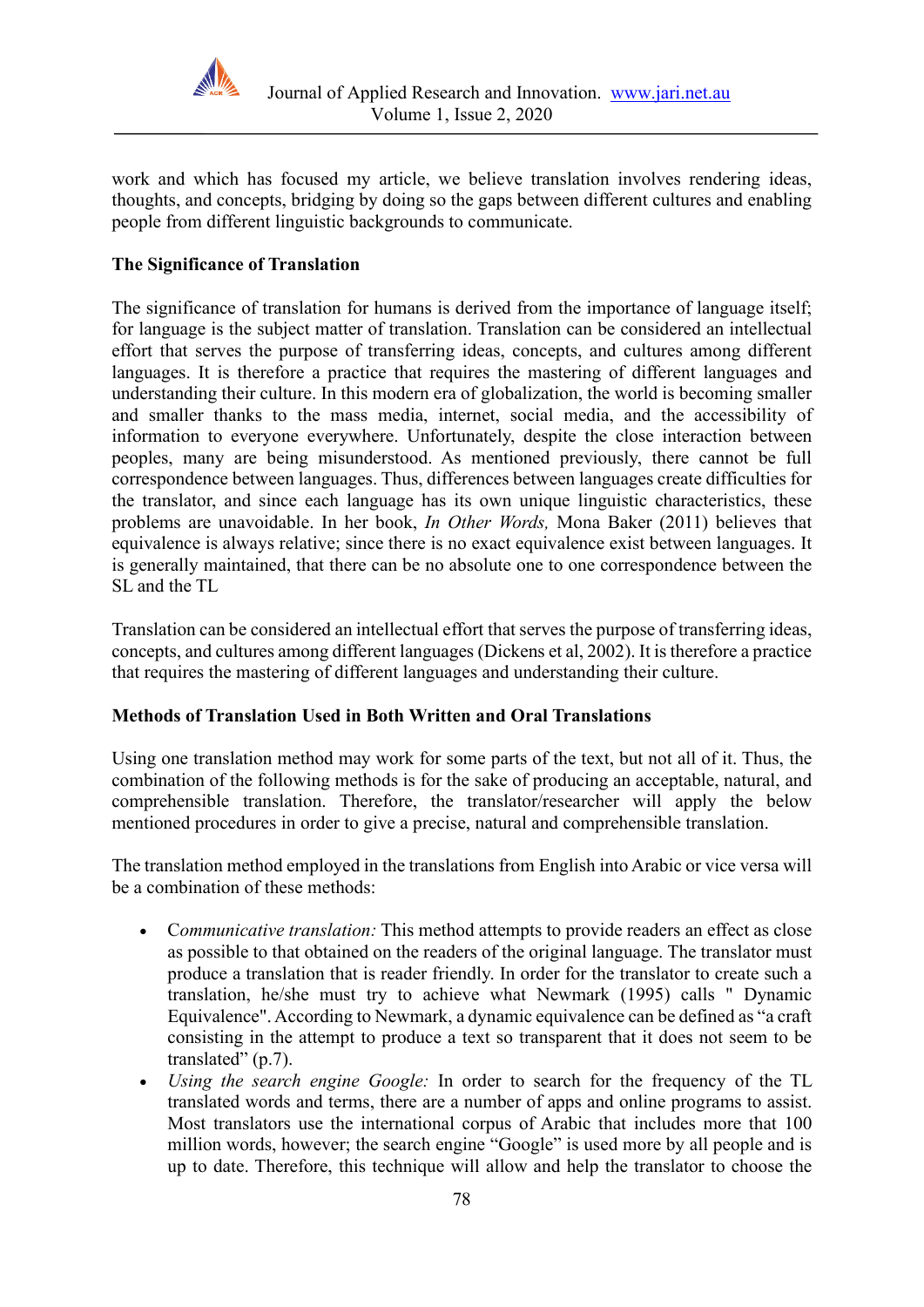

most frequent words used in daily life by ordinary people and can be easily understood by the different educational backgrounds of the parents.

Applying these strategies especially in written translations is significant to produce natural text that can be understood easily by the different educational backgrounds of parents.

## **Procedures of Translation**

According to Robinson (2003), a good translator is the one who translates "carefully, consciously, analytically ... lifelong learners, always looking for more cultural knowledge, more words and phrases, more experience of different text types, more transfer patterns, more solutions to complex problems" (p.221). Thus, before translating any text, the translator should understand the source text and have a broad wealth of knowledge and a rich linguistic competence in both languages in order to be able to produce a good translation. A translator is a reader in the first place and he/she is the one who analyzes and decodes the SL and re-encodes it in the TL. Therefore, misreading leads to mistranslation. According to Trendslator (2001), Figure 1 demonstrates the steps the translator use before, and after the translation process, The six steps are: Investigate, Research, Select, Translate, Create, Implement.



Figure 1: Trendslator's Translation Steps

Let's briefly define each of these steps:

- *Investigate:* Reading the text before translating it. This allows the translator to have a complete understanding and investigate the difficulty level of the text.
- *Research:* Specifying the concepts and words that might pose difficulty or those that are new to the TL culture, and research the new concepts if needed.
- *Select:* In this stage, the difficulties will be highlighted as well as selecting the appropriate translation method to use.
- *Translate:* It should be considered that the translator should possess certain qualities including high proficiency in both the source language (SL) and target language (TL), sufficient knowledge of source and target cultures, strategic competencies in translation as well as adequate knowledge of the characteristic features of the educational register; to be able to produce a natural piece of translation.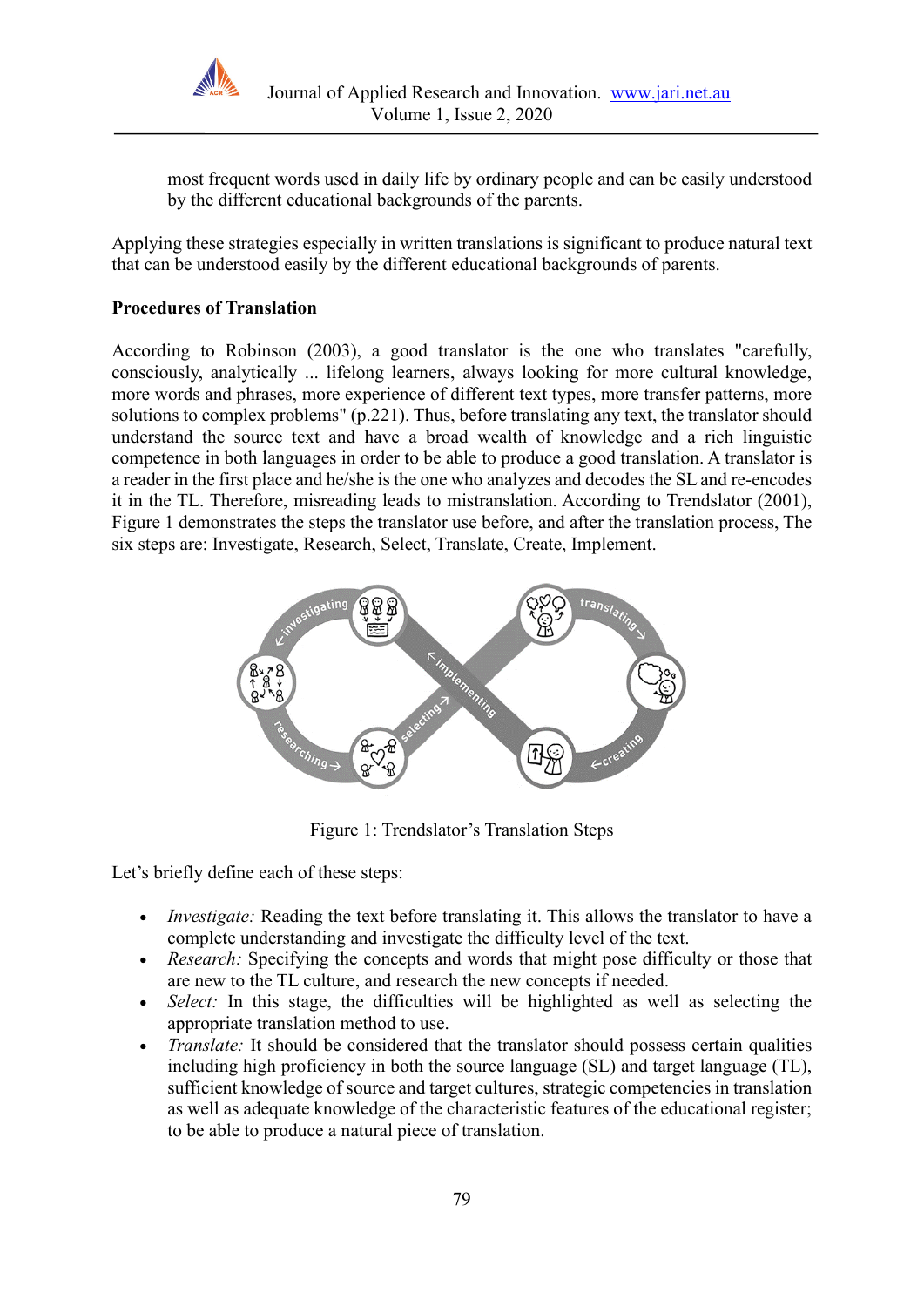

- *Create:* after translating the first draft, translator should read his/her own translations once or twice to assess his own translation in order to produce and create more appropriate translations to the text if necessary.
- *Implement:* reading the final draft is important to ensure accuracy. The translator may need to add some new translations or correct some syntactic and spellings mistakes. This would be the finalized product of translation. At this final stage, the translator will need to review the translation to ensure that it is perfect.

#### **School Context**

The focal school for this study is an inspirational, leading-edge international school dedicated to nurturing outstanding role models, responsible global citizens and informed leaders of the future. The vision and philosophy of the school as outlined in the school's strategic plan focuses on developing our learning environment to ensure educational excellence in all aspects. The school follows the American curriculum and 90% of our school students speak Arabic as their mother tongue language. Most parents do not speak English or have limited English skills. Consequently, communication between the school and home is fragmented and often nonexistent. When the new principal was appointed he initiated a plan to improve the way we communicate with parents. As part of the overall plan was to increase the translation of information from English to Arabic in both written and oral forms with parents.

The implementation strategy included two key elements:

a. *Oral Translation Service:* Due to the differences that each language has, we needed translation to fill the cultural gap. In appointing a dedicated staff member to translate we are giving priority to the students and the parents. Importantly, we need parents to feel free to discuss anything that has to do with their children whether it is on the academic or on the behavior levels with the relevant staff members. A translation service has made things easier since not all parents know how to express what they would like to say in English. Vice versa, the oral translation service enables the English native speakers to have more meaningful discussions with parents.

b. *Written Communication:* When translating a text (ie newsletter, parent information sheets, handbooks, forms, etc) we do not only translate the language of the text but we also translate the culture of that language as well. Since all the cultures are different and each culture has their own traditions, language and expressions we encounter some expressions and concepts that only exist in the source language (English) and doesn't have an equivalent in the target language (Arabic). When we encounter these expressions we usually give the most accurate meaning that would help the reader understand that concept if doesn't exist in his/her culture.

#### **Feedback on the Translation Approach**

Returning to the approach taken in the focal school, our goal is to ensure parent and teacher communications are smooth and meaningful. Translation is the best way to let parents, teacher, and staff meet in one point that each part is understanding the other by using their own mother tongue language. By employing translation in the school especially in parents' meetings and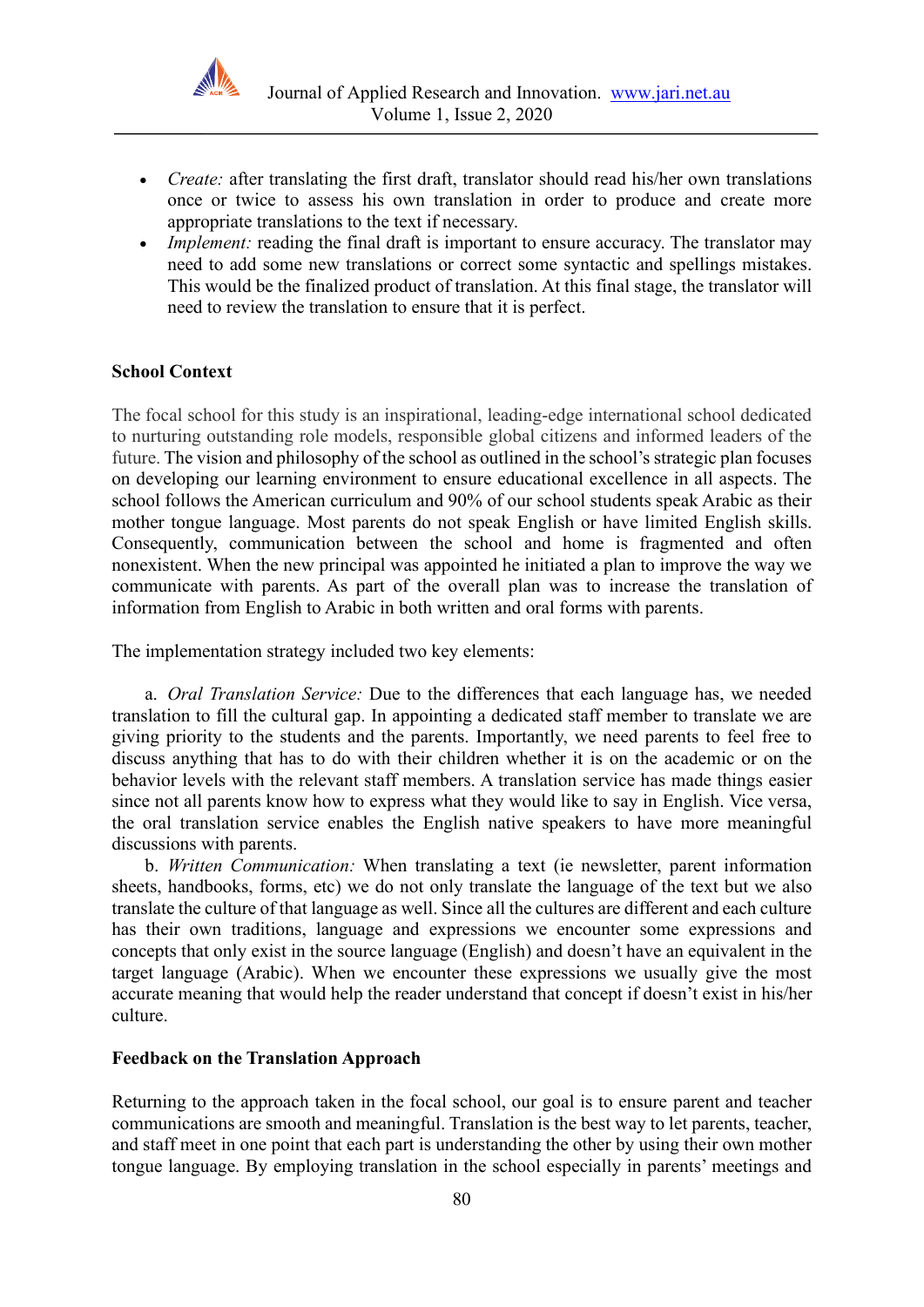

written conversation, teachers were able to help their students more than before because of the easy-going communication with parents, as well as discussing with the parents the weaknesses of their children and how to overcome, enforce and strengthen them. Besides, focal school staff are becoming more comfortable with the idea of implementing a translation service, as they were struggling with some parents in communicating information. Now, communication between staff and parents is becoming more efficient and effective. Parents are more involved in the school activities, meetings, and other actions that have to do with their children (as long as a translation is offered).

Following the implementation of the translation service at Focal school we conducted spot interviews with random parents to collect information about our success in improving school/home communication. Analysis of the collected data led to the following points:

- Parents showed a deeper understanding of the content of the meetings they were involved in.
- Increase in parent/teacher meetings were seen.
- Parents became active in discussion and were appreciative of the opportunity to share their views.
- Parent's confidence in speaking with school staff increased when they could express their points in their mother tongue.
- The focus on student's needs were more highlighted, as parents were engaged more at teacher/parent meetings.
- Translation became a tool that improved and developed the communication between parents and school in general.
- The school staff is showing a quick turnaround response to parents' complains and requests.
- The relationship between parents and staff members is strengthened due to the parents' active role in the communications.

The staff at Focal school are trying to do what is the best for both parents and students. As stated, we have begun to translate a number of school texts so parents can be more informed and understand school issues more fully. They are becoming more familiar with school regulations and are feeling more comfortable when signing school documents. A recent example is the translation of the school and bus regulations better inform parents of the school rules to ensure that their children will follow the expectations. Another is the establishment of a bilingual newsletter to help parents understand school events, activities, or even notification that either they are involved in or their children.

Ultimately it is felt that our parents are more familiar and comfortable when asking questions (or even questioning the school on some points); due to our translation action plan. However, this is only the beginning of improving the communication between the school and the home. As we continue to review our practices, new considerations will arise to support this initiative.

One of the next priorities identified by the school is to extend the translation projects to cover elements of our American curriculum. While these services include the academic material, our aim is also to have some of the student (English) work translated into Arabic (ie student creative writing projects) for parents to peruse.